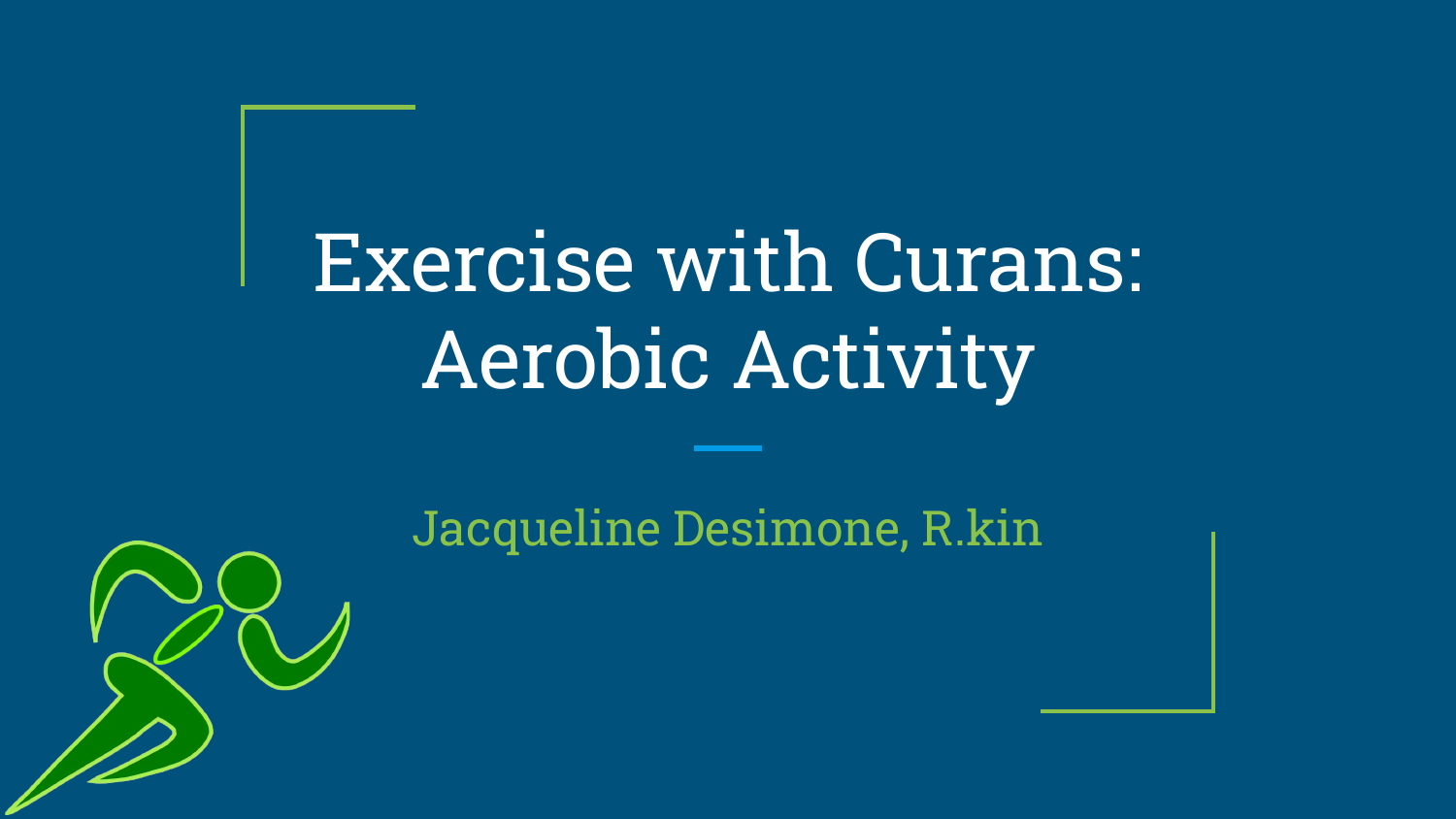### Pre-Exercise Checklist

❏ Feeling Well

❏ Hydrated & have water available for the workout

- ❏ Appropriate workout space & attire
- ❏ Have the proper equipment for workout
- ❏ Checked your blood pressure & heart rate

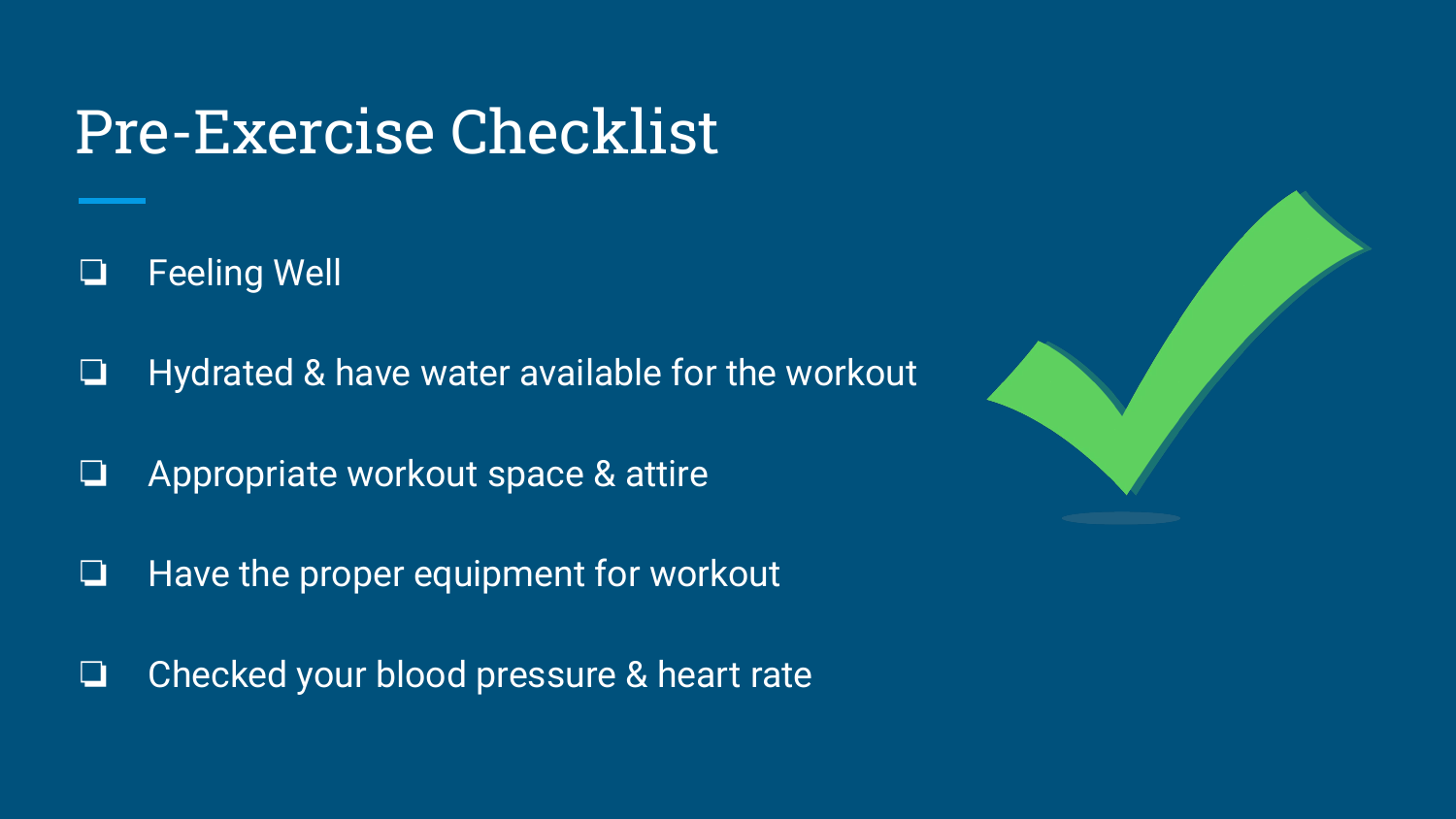## Warm-up 5 Minutes

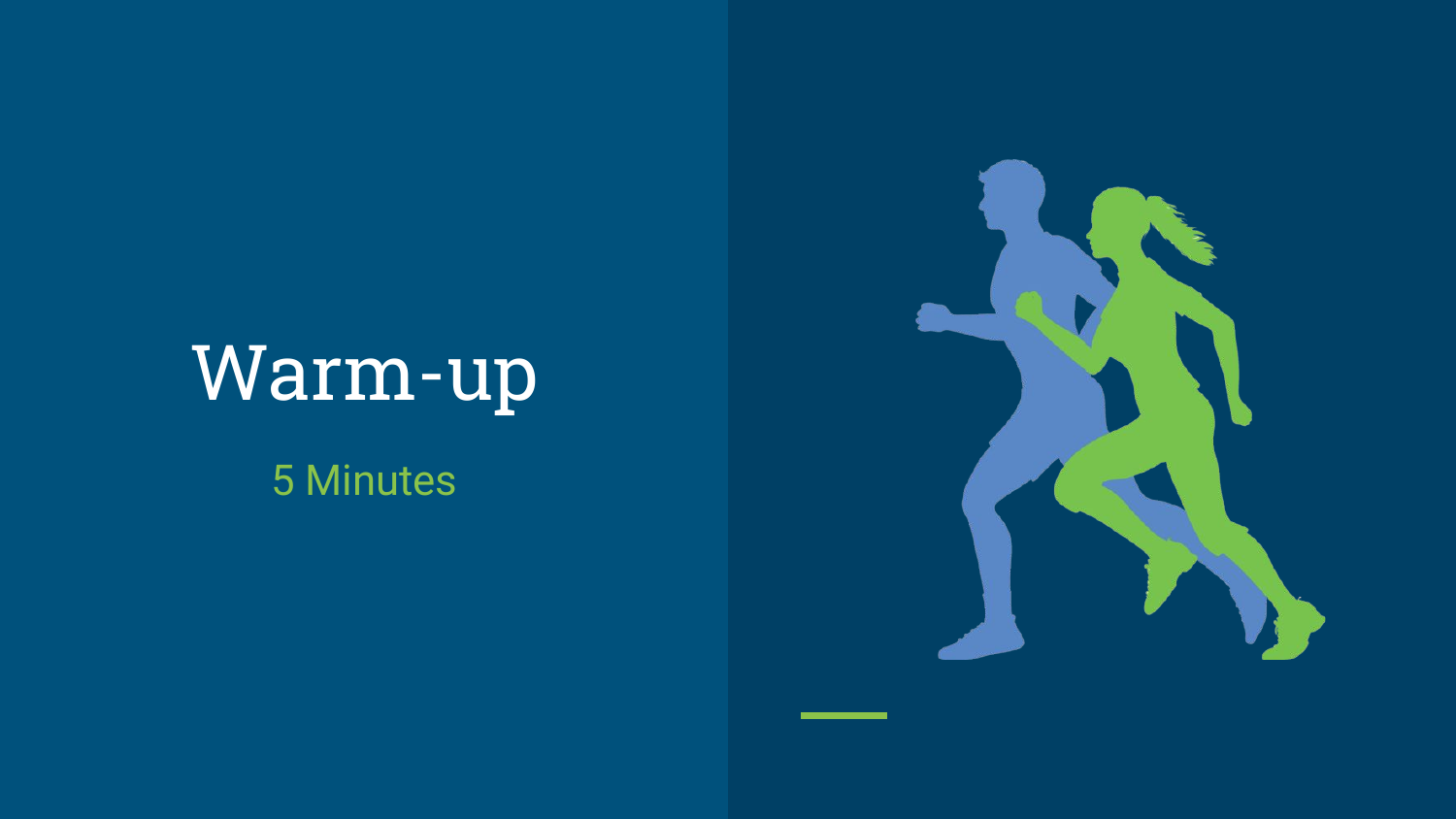#### 30s Each Exercise

- 1. ½ Neck Circles
- 2. Arm Circles
- 3. Hip Circles
- 4. Marching W High Knees
- 5. Knee 'Hugs'
- 6. Pick-the-flowers
- 7. Ankle circles
- 8. Leg Swings
- 9. Around-The-Worlds
- 10. Toe Touches



## 0:30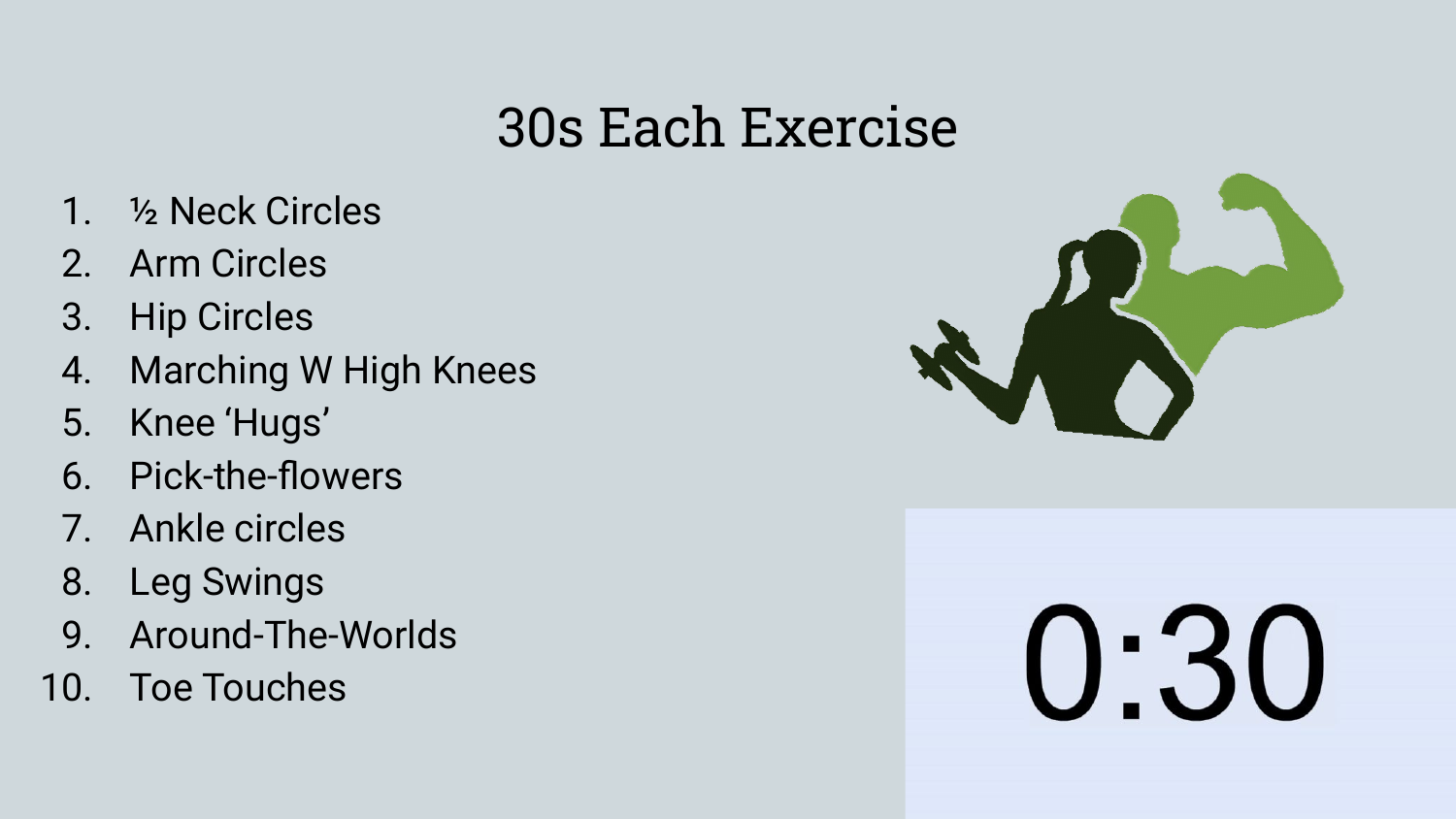## Aerobic Activity

#### 2 Rounds

of 5 different exercises

2 minute break between rounds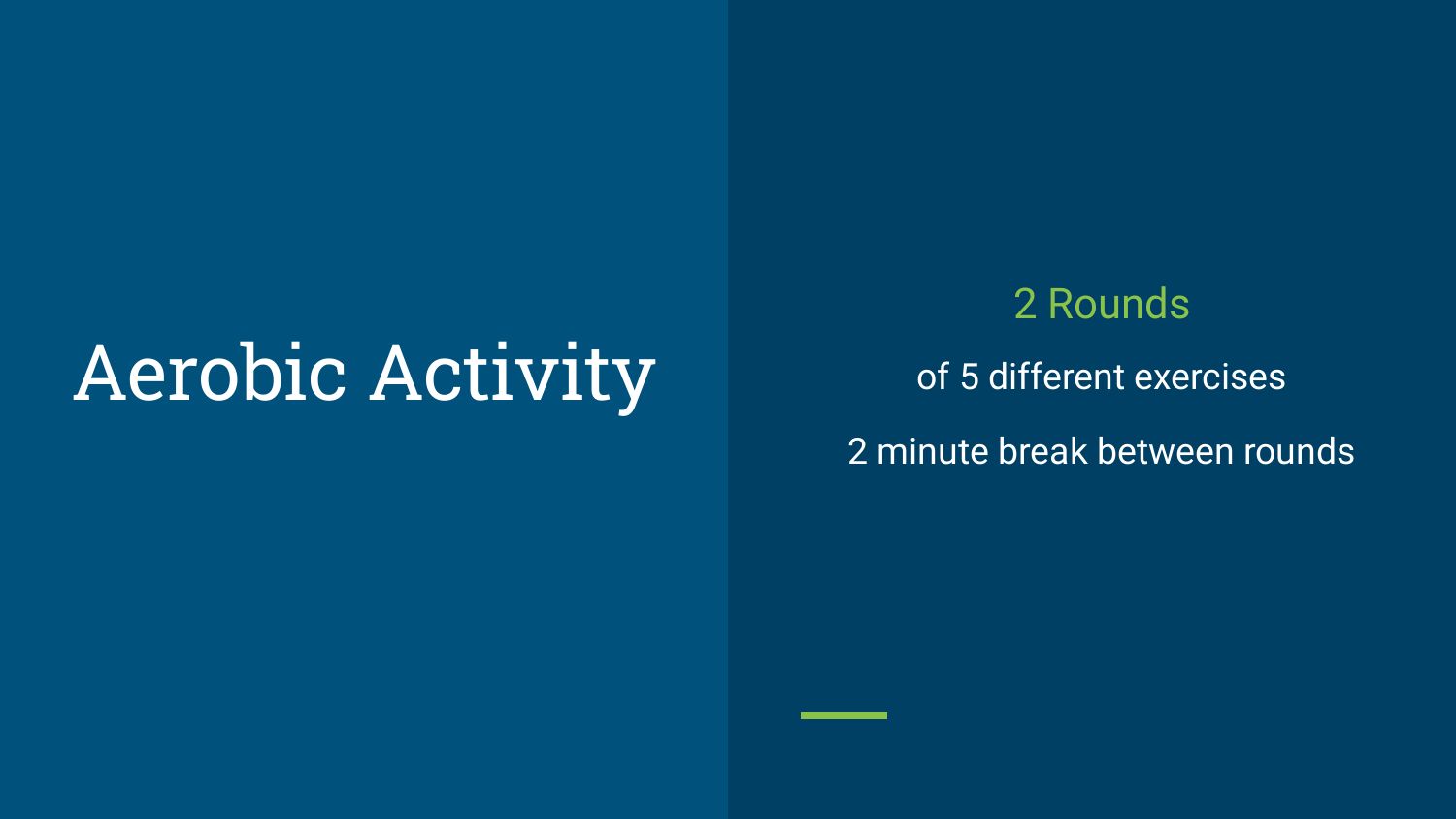## Round 1

5 Jumping jacks

5 Knee to elbows

5 Butt kicks

5 High knees

5 Spit Jacks

## $\begin{array}{c|c|c} 45s \text{ Break} & | & 10 \text{ Knee to elbows} & | & 45s \text{ Break} \end{array}$

#### 10 Jumping jacks

10 Butt kicks

10 High knees

10 Spit Jacks



 15 Jumping jacks 15 Knee to elbows 15 Butt kicks 15 High knees 15 Spit Jacks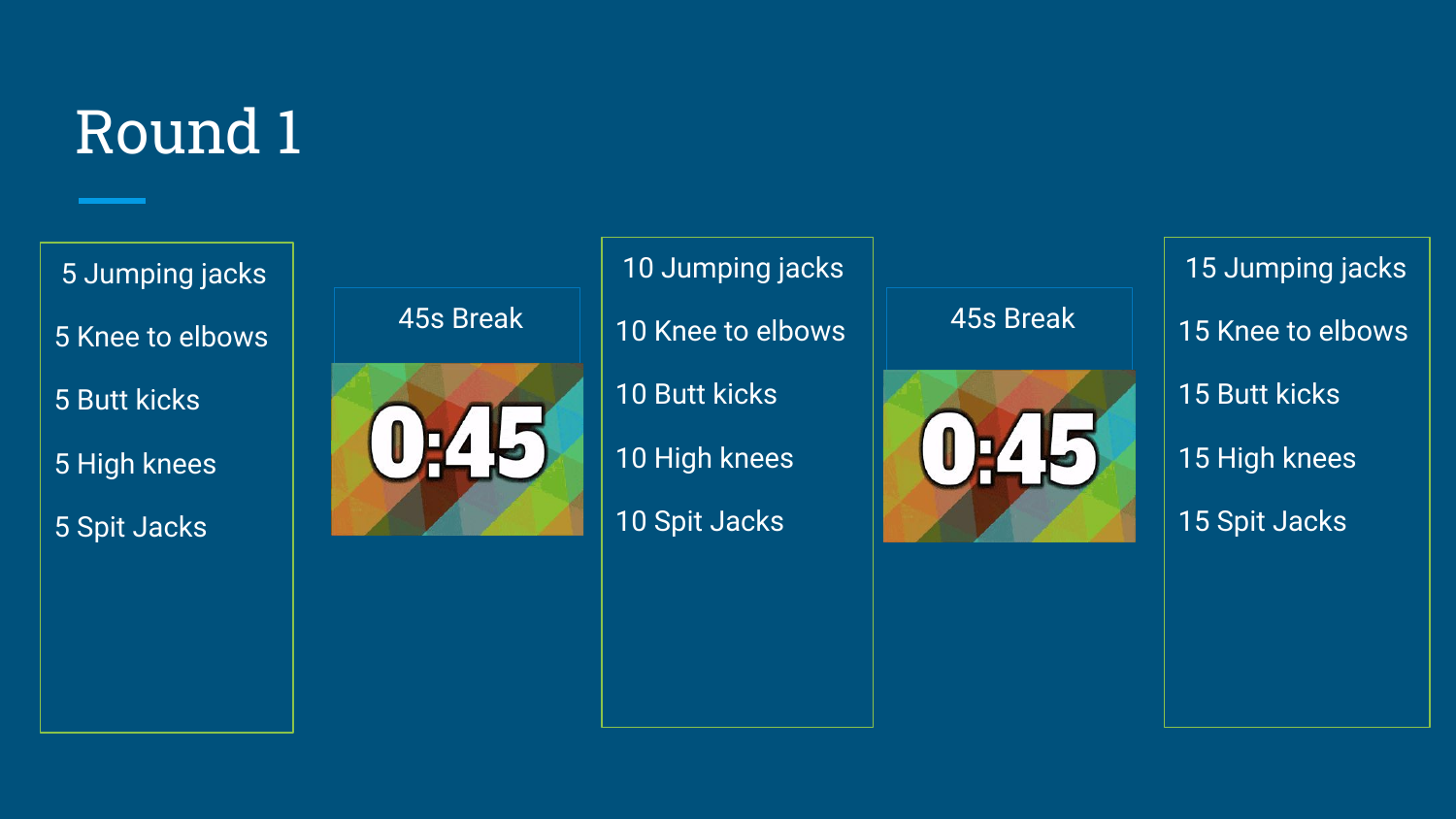#### 2-Minute Rest

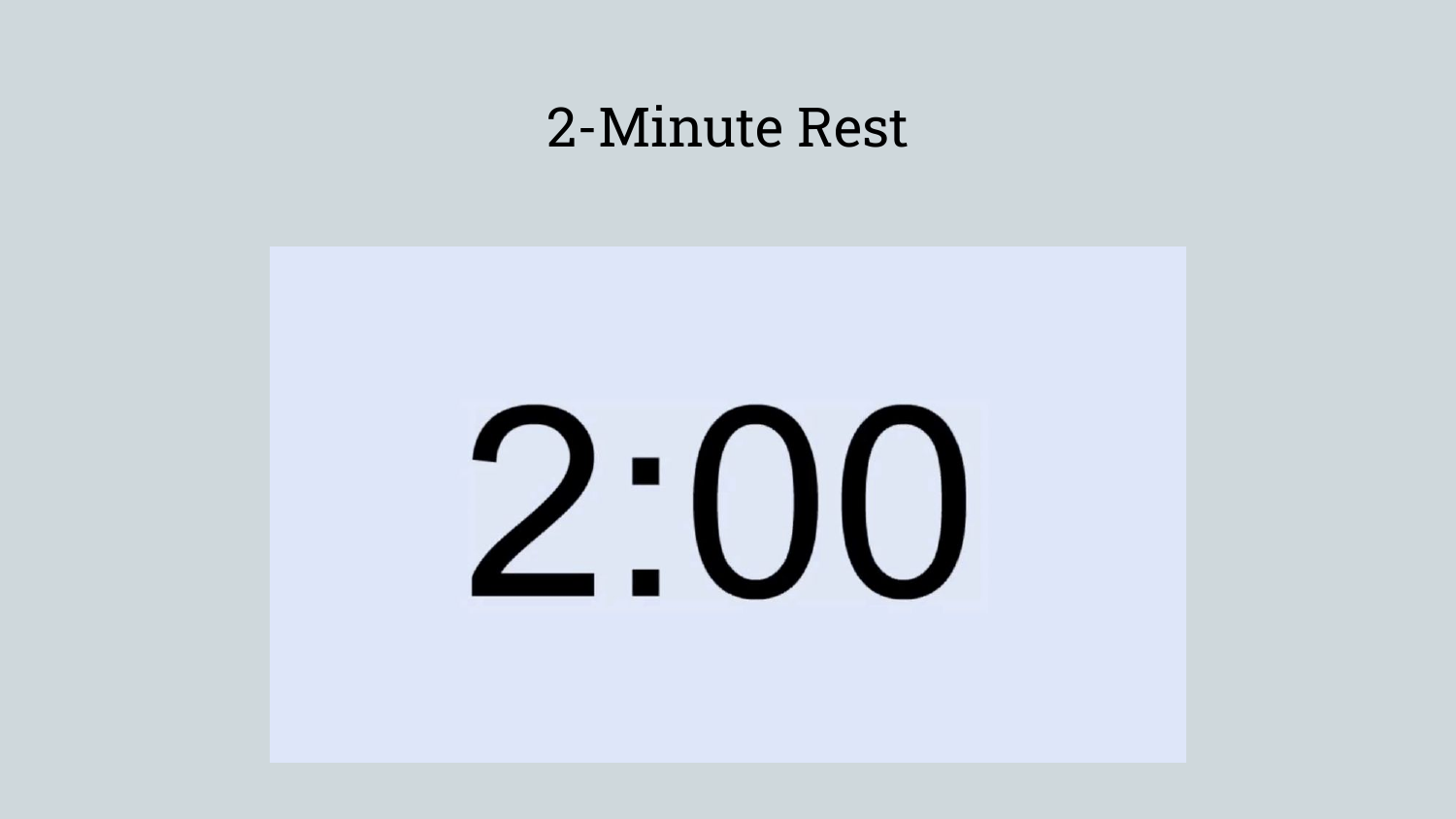### Round 2

5 Shoulder Taps

- 5 Chest Openers
- 5 March + Twist

5 Heel Taps

5 Squat + Punch



#### 10 Shoulder Taps

10 March + Twist

10 Heel Taps

10 Squat + Punch



 15 Shoulder Taps 15 Chest Openers 15 March + Twist 15 Heel Taps 15 Squat + Punch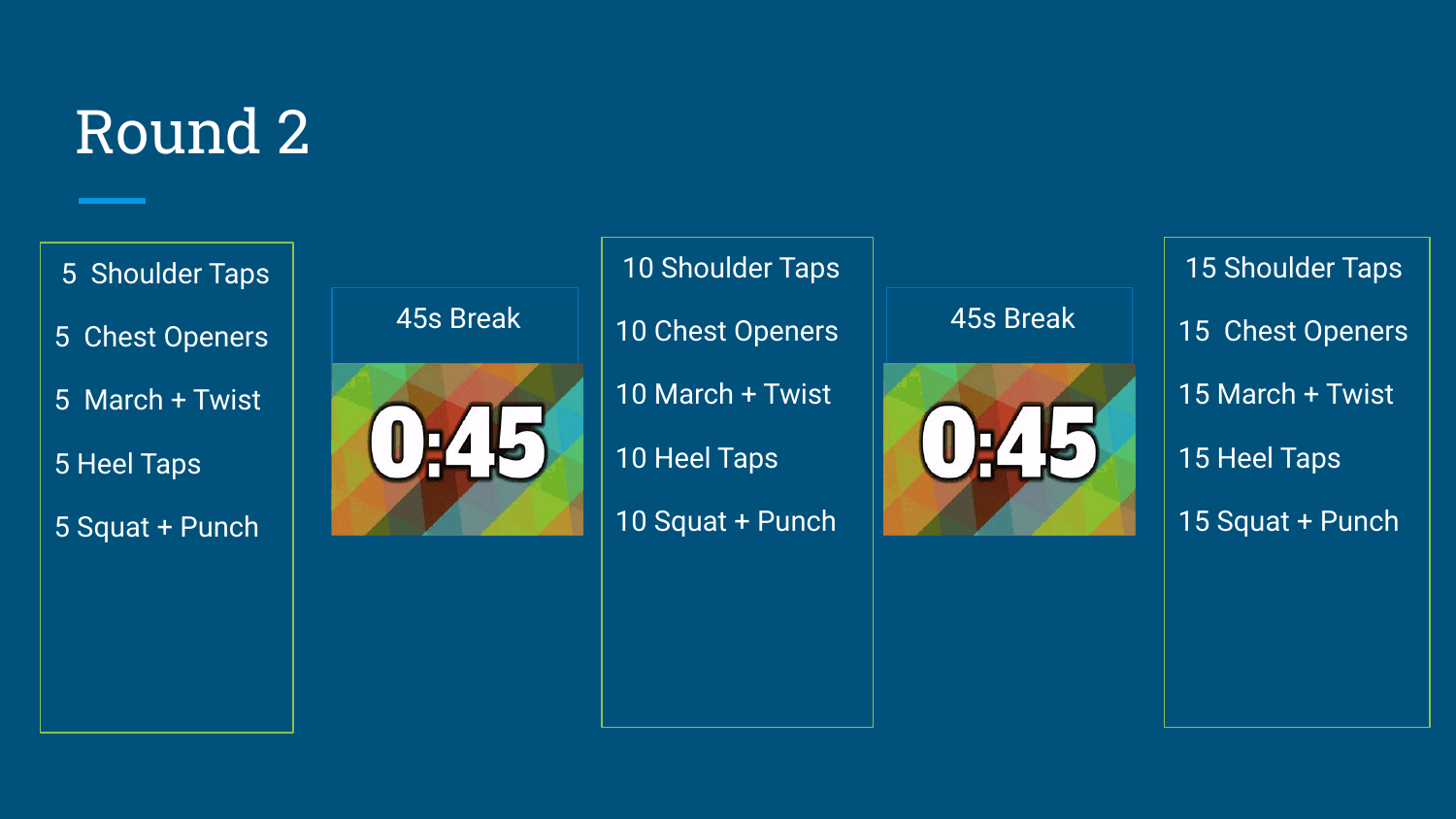## Cool-Down

5 Minutes

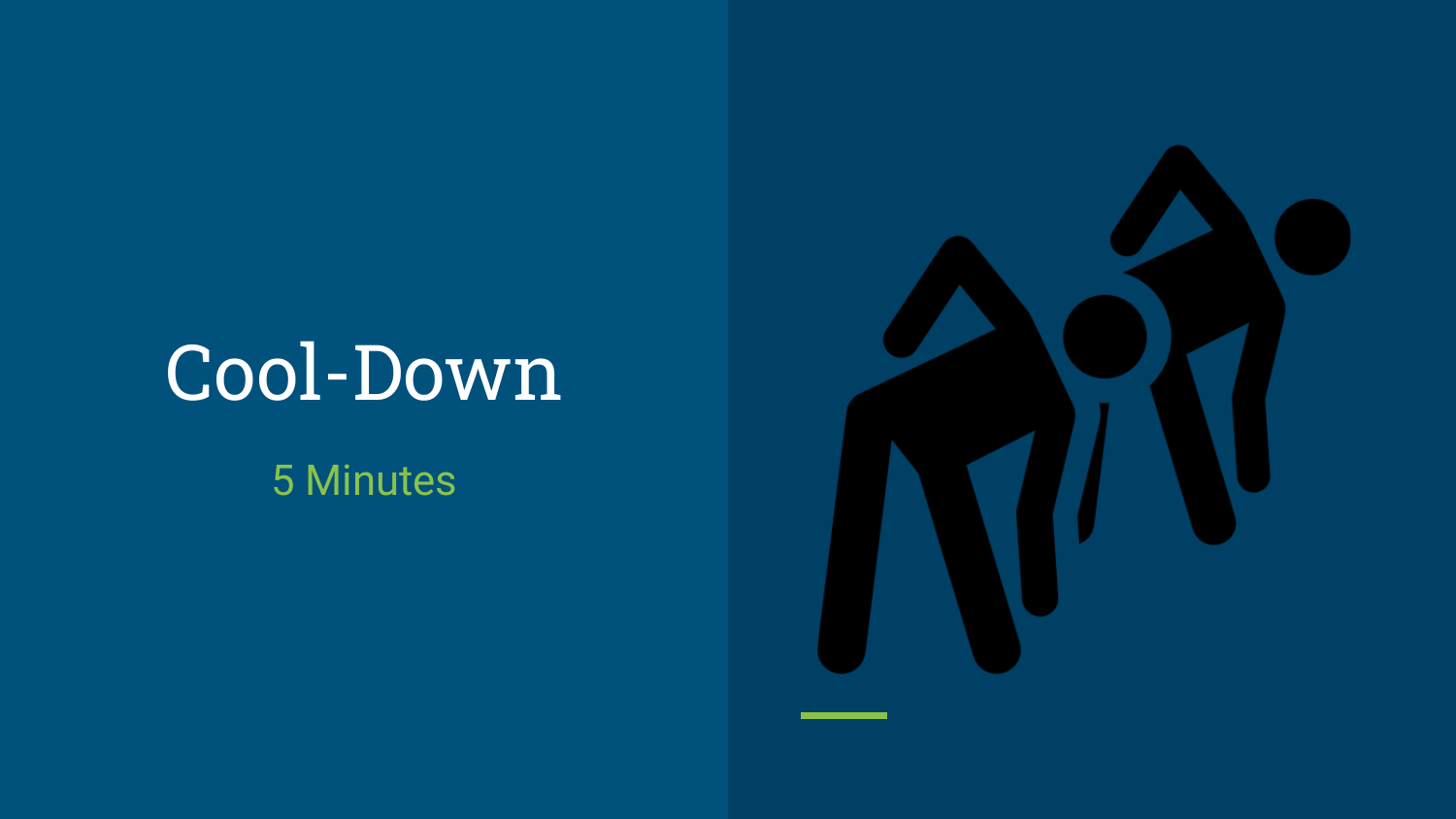#### 30s Each Exercise

- 1. Arm Across Body
- 2. Wrist Extensor Stretch
- 3. Side Bend
- 4. Seated Hamstring Stretch
- 5. Quadriceps Stretch
- 6. Side Lunge
- 7. Seated Twist
- 8. Forward Bend (seated)
- 9. Seated Hip Opener
- 10. 3 Deep Breaths



0:30